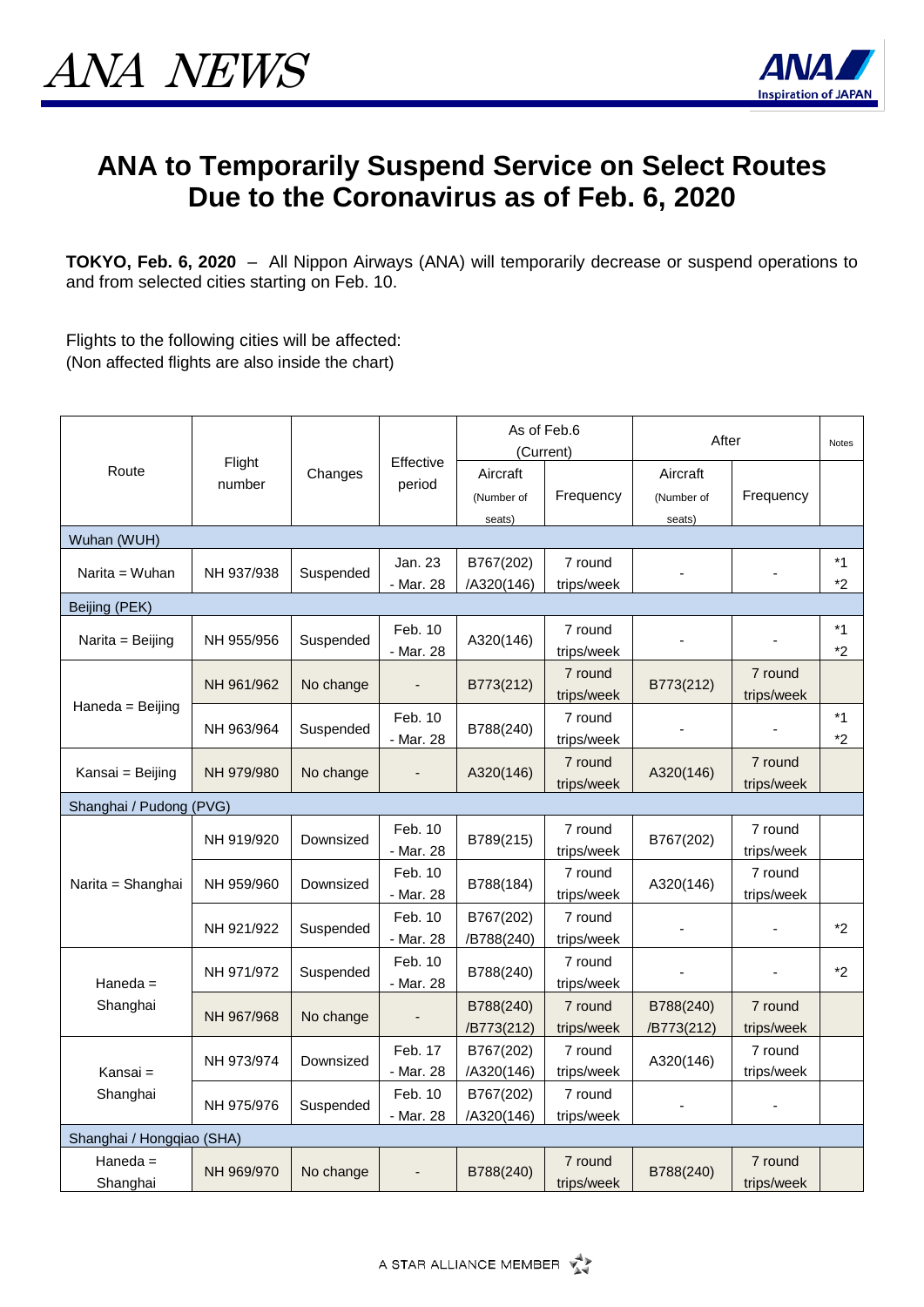| Qingdao (TAO)        |                   |           |                      |            |                       |            |                       |         |
|----------------------|-------------------|-----------|----------------------|------------|-----------------------|------------|-----------------------|---------|
| Narita = Qingdao     | NH 927/928        | Downsized | Feb. 10              | B788(240)  | 7 round<br>trips/week |            |                       |         |
|                      |                   |           | $-Feb. 16$           |            |                       | A320(146)  | 7 round               |         |
|                      |                   |           | Feb. 17              |            |                       | B767(202)  | trips/week            |         |
|                      |                   |           | - Mar. 28            |            |                       |            |                       |         |
| Kansai = Qingdao     | NH 977/978        | Suspended | Feb. 10<br>- Mar. 28 | A320(146)  | 7 round<br>trips/week |            |                       |         |
| Dalian (DLC)         |                   |           |                      |            |                       |            |                       |         |
|                      |                   |           | Feb. 10              |            | 7 round               |            | 7 round               |         |
| Narita = Dalian      | NH 903/904        | Downsized | - Mar. 28            | B789(246)  | trips/week            | A320(146)  | trips/week            |         |
| Kansai = Dalian      | NH 945/946        | Suspended | Feb. 10              | A320(146)  | 7 round               |            |                       |         |
|                      |                   |           | - Mar. 28            |            | trips/week            |            |                       |         |
| Hangzhou (HGH)       |                   |           |                      |            |                       |            |                       |         |
| Narita $=$           | NH 929/930        | Suspended | Feb. 10              | A320(146)  | 7 round               |            |                       |         |
| Hangzhou<br>Kansai = |                   |           | - Mar. 28            |            | trips/week<br>7 round |            | 7 round               |         |
| Hangzhou             | NH 951/952        | No change |                      | A320(146)  | trips/week            | A320(146)  | trips/week            |         |
| Xiamen (XMN)         |                   |           |                      |            |                       |            |                       |         |
| Narita = Xiamen      | NH 935/936        | Reduced   | Feb. 10              | A320(146)  | 7 round               | A320(146)  | 4 round               |         |
|                      |                   |           | - Mar. 28            |            | trips/week            |            | trips/week            | *3      |
| Shenyang (SHE)       |                   |           |                      |            |                       |            |                       |         |
| Narita $=$           | NH 925/926        | Suspended | Feb. 10              | A320(146)  | 7 round               |            |                       | $*_{2}$ |
| Shenyang             |                   |           | - Mar. 28            |            | trips/week            |            |                       |         |
| Chengdu (CTU)        |                   |           |                      |            |                       |            |                       |         |
|                      | NH 947/948        | Suspended | Feb. 10              | B767(202)  | 4 round               |            |                       |         |
| Narita = Chengdu     | NH943/947/<br>948 |           | -Feb. 17             |            | trips/week            |            |                       | $*2$    |
|                      |                   |           | Feb. 18<br>- Mar. 28 |            | 7 round<br>trips/week |            |                       |         |
| Guangzhou (CAN)      |                   |           |                      |            |                       |            |                       |         |
| Narita $=$           |                   |           | Feb. 10              |            | 7 round               |            |                       |         |
| Guangzhou            | NH 933/934        | Suspended | - Mar. 28            | B767(202)  | trips/week            |            |                       | $*_{2}$ |
| Haneda $=$           |                   | No change |                      | B767(202)  | 7 round               | B767(202)  | 7 round               |         |
| Guangzhou            | NH 923/924        |           |                      |            | trips/week            |            | trips/week            |         |
| Hong Kong (HKG)      |                   |           |                      |            |                       |            |                       |         |
| Narita $=$           | NH 811/812        | No change |                      | B788(240)  | 7 round               | B788(240)  | 7 round               |         |
| Hong Kong            |                   |           |                      | /B767(202) | trips/week            | /B767(202) | trips/week            |         |
|                      | NH 821/822        | No change |                      | B788(240)  | 7 round               | B788(240)  | 7 round               |         |
| Haneda=<br>Hong Kong |                   |           |                      | /B767(202) | trips/week<br>7 round | /B767(202) | trips/week<br>7 round |         |
|                      | NH 859/860        | No change |                      | B789(246)  | trips/week            | B789(246)  | trips/week            |         |
| Kansai =             | NH 873/874        | Suspended | Feb. 17              | B767(202)  | 7 round               |            |                       |         |
| Hong Kong            |                   |           | - Mar. 28            | /A320(146) | trips/week            |            |                       |         |

\*1 Information which was announced on Feb. 4.

\*2 Return flights bound for Japan will be subject to this policy from the following date.

\*3 It will operate on Tue., Thur., Sat., and Sun.

ANA will continue to closely monitor the situation and will take appropriate action when needed. For further information, please refer to the link below: <https://www.ana.co.jp/en/jp/topics/notice200127/>